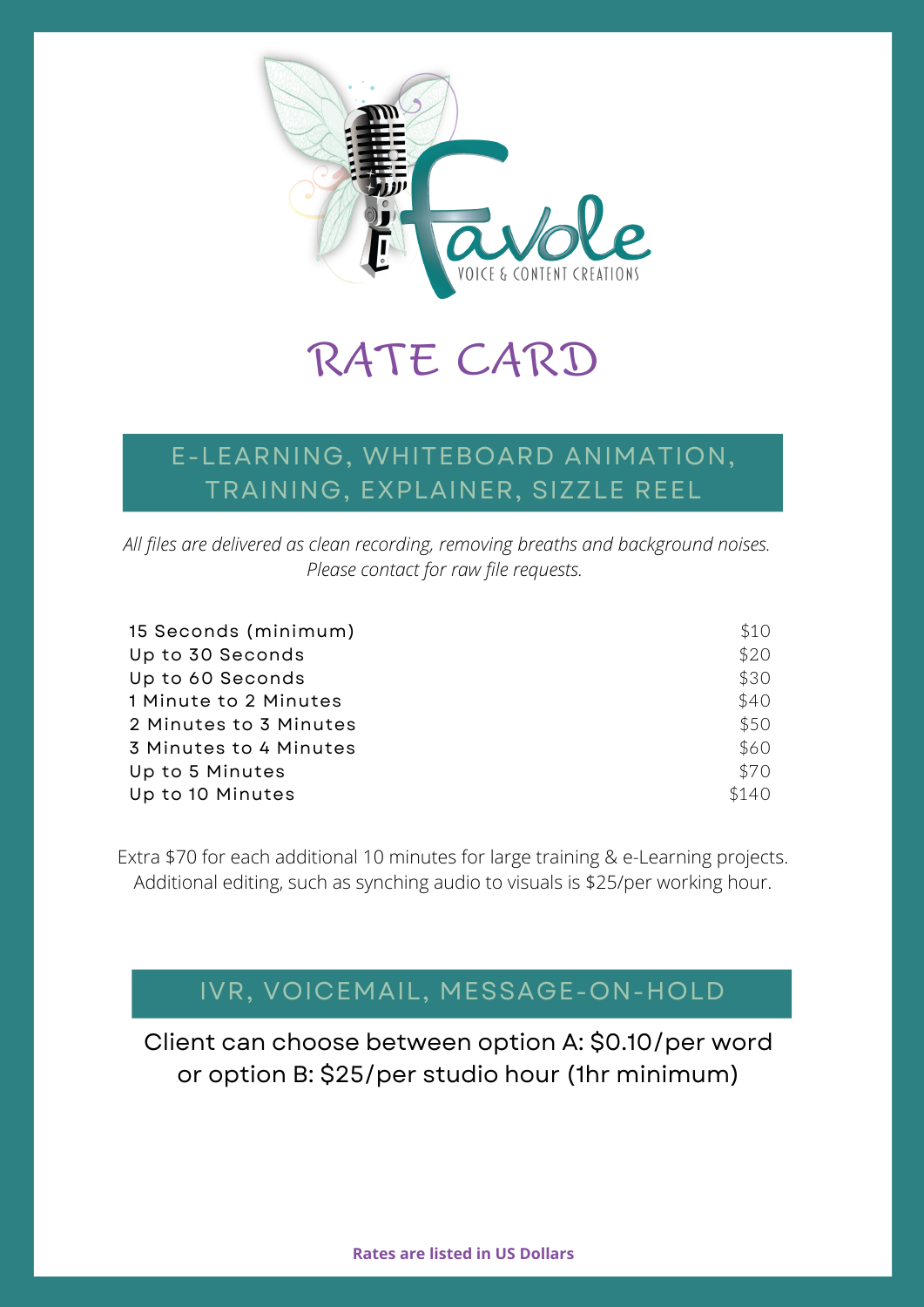

#### BROADCAST - TV, RADIO, DIGITAL PROMO & IMAGING, AUDIOBOOKS

### Please click here to refer to the Global Voice Acting Academy for the rate range [dependent](https://globalvoiceacademy.com/gvaa-rate-guide-2/) upon scale and usage.

## VIDEO OR MOBILE APP GAMES, TOYS, CARTOONS & ANIMATION

Rates are based off client's budget and scope of the project. Please reach out directly to discuss this opportunity.

#### **O T H E R S E R V I C E S**

| Proofreading for Grammar/Translation Edits     | \$10             |
|------------------------------------------------|------------------|
| Audio Editing - Per Working Hour               | \$25             |
| Video Editing - Per Working Hour               | \$25             |
| Script or Copywriting                          | Please reach out |
| Marketing Consultation - Email w/ 1hr Call     | \$25             |
| Social Media Content Creation - per post       | \$5              |
| Strategic Marketing Plan Creation + 1 revision | \$250            |
| Campaign or Outreach Project Assistance        | Please reach out |